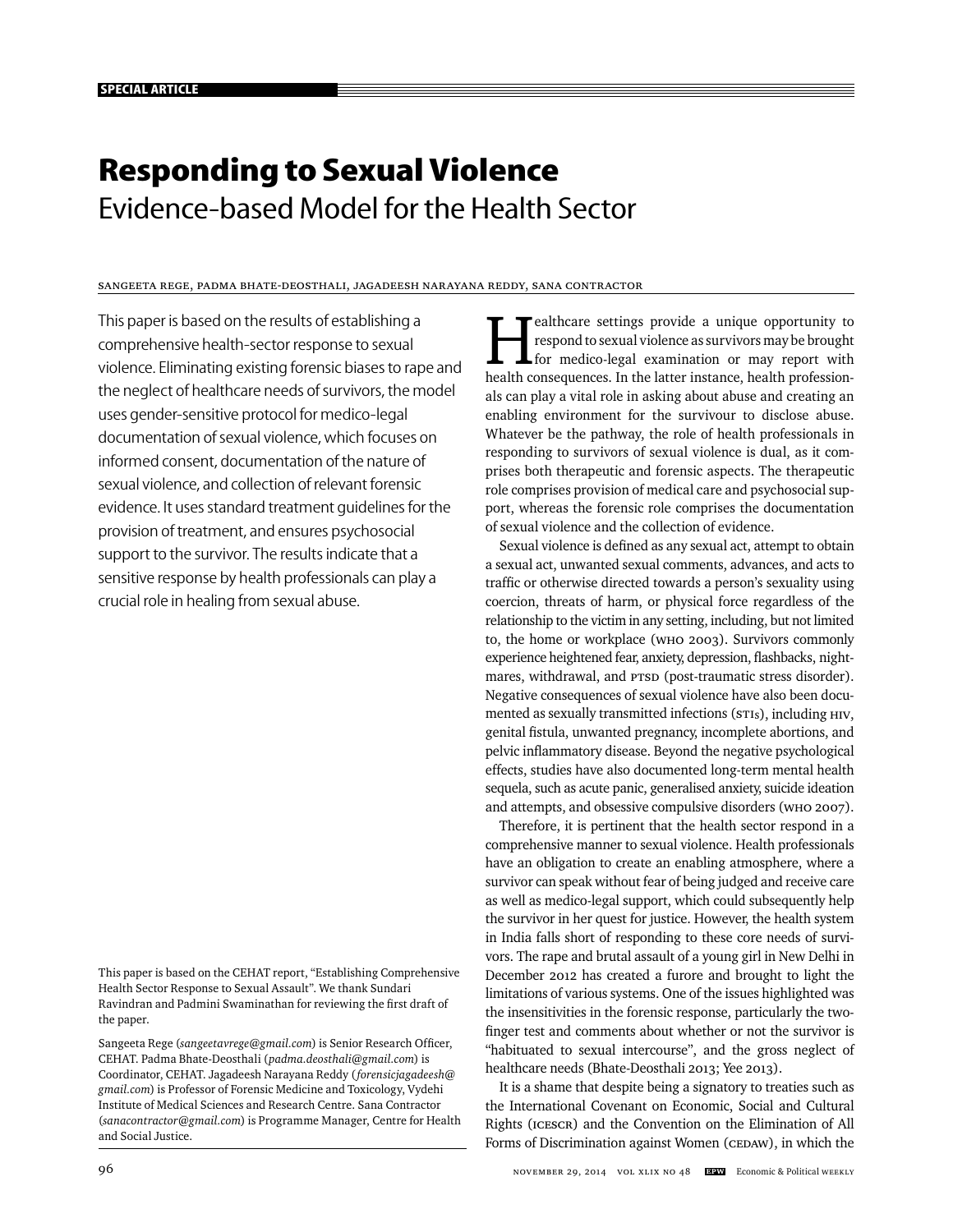right to health is enshrined, the Government of India is far from ensuring the creation and availability of comprehensive health services for its people, and more so for those who have been subjected to sexual violence. Therefore, survivors of sexual violence encounter insurmountable barriers to the realisation of their right to health. Taking cognisance of this gap in the health sector's response, the Ministry of Health and Family Welfare has recently issued national guidelines and protocol for medico-legal care, which for the first time operationalise the right to healthcare for survivors of sexual violence (Mascarenhas 2014).

This paper highlights the ongoing efforts of the Centre for Enquiry into Health and Allied Themes (CEHAT) and the Municipal Corporation of Greater Mumbai (MCGM) in setting up a comprehensive health sector model in three municipal hospitals. The contours of the model, evidence from the service records, and outcomes are presented here to show that such models are possible and sustainable, and must be upscaled by the government.

## **International Healthcare Initiatives**

Internationally, sexual violence has been recognised as not only a medico-legal emergency, but also as a serious health issue that requires focused and long-term healthcare. The United States of America (US) and the United Kingdom (UK) are among the first countries to have developed multidisciplinary and survivor-focused health management models to respond to sexual violence. Sexual assault nurse examiner programmes (SANE), sexual assault response teams (SART), and rape crisis centres (RCC) are some of the pioneering efforts made by these countries. A review of the work done by RCCs in the US and the UK enabled us to understand the importance of psychosocial support services for survivors and their families in helping the survivor cope with the consequences of sexual violence. These centres were either based out of hospitals, or functioned as health entities in the community. The models showed the ways in which a coordinated response can be offered to survivors within the health setting itself. The focus of all the centres was to ensure that survivors received good quality care, psychosocial support, and medico-legal services.

One of the most pioneering approach[es] to sexual assault was made in the US in Kansas City, Missouri in 1973 as it recognised the need for anonymity by survivors and did not mandate reporting of sexual assault by law. Based on an understanding that a survivor may seek support for health consequences but may not be keen to report the crime, the centre provides the survivors with the choice of declining police intimation. This set up has mechanisms for storing collected evidence for a week in a safe within the hospital premises whereby a survivor had the time to decide on whether she wants to pursue a criminal litigation and if she decides not to pursue a case there is also a well drafted policy to dispose the evidence away (SART Toolkit 2011).

Thus, internationally, there is a far more nuanced approach as far as healthcare for sexual violence is concerned. In fact, violence against women has itself been recognised as a public health issue, and efforts have been made at different health settings to provide comprehensive services.

## **Existing Gaps in Response**

Returning to the Indian context, one is confronted with a rather bleak picture where the health-sector response to sexual violence is concerned. The current practice in sexual violence

examination procedures is fraught with problems with regard to providing care, as well as carrying out a forensic role. With regard to the latter, there is neither uniformity in examination and documentation, nor any use of gender-sensitive protocols, to the extent that every hospital – and even different doctors in the same hospital – may follow a different practice while dealing with sexual violence survivors (CEHAT 2010).

In spite of the fact that health professionals have a legal mandate to seek informed consent before embarking on any examination or treatment, these obligations are not met, or, if they are followed, then consent-seeking is viewed as a formality. An observation study conducted in one government hospital in Mumbai found that consent was sought by the clerk in the department by asking the survivor whether she was "ready for examination by a male doctor or not". The clerk also sought a history of sexual violence while sitting in the corridor (CEHAT 2010). No information or rationale for the examination was provided, nor were the benefits of such an examination explained. In other settings, too, consent sought is often "blanket", and survivors are not given the option of refusing any part of the examination or choosing only to avail of treatment. A dominant perception amongst health professionals is that consent is not necessary in medico-legal cases (Rege 2011).

While operationalising the forensic role, too, health professionals are preoccupied with determining the past sexual conduct of the survivor and whether or not she is habituated to sex, or whether she is a virgin. So irrelevant "findings" such as old tears of the hymen, size of the vaginal introitus, and comments on "habituation to sexual intercourse" are routinely recorded. Despite the fact that by law Indian Evidence Act (Section 146), the past sexual history of the survivor has been rendered irrelevant to cases of sexual violence, such parameters still find their way in medical examination proformas. An analysis of court judgments shows that such "findings" are used in courts to pronounce the survivor "promiscuous".

Further, several stereotypes and misconceptions regarding sexual violence inform the examination. Doctors look for injuries to establish lack of consent, and if they are not found (which is often the case due to the circumstances of sexual violence), they opine that rape did not occur. The fact that the survivor may have been unable to resist because of threats, or the use of restraint or intoxicants, is not taken into account at all. There is no emphasis on seeking history, so the details of the assault – such as the nature of sexual violence, time lapsed since the incident, use of lubricants or condoms, activities such as bathing, washing, or urinating – are not recorded. All of these facts determine whether any evidence would be found, and should ideally inform the process of examination and evidence collection. However, in practice, no such assessment is made by health professionals and swabs are collected mindlessly, irrespective of the history. What also emerges is the preoccupation with medico-legal procedures and a complete neglect of the therapeutic needs of survivors (Reddy et al 2010).

The World Health Organization (WHO), in its guidelines concerning the medico-legal care for sexual assault (2003), states that "the overriding priority in cases of sexual assault must always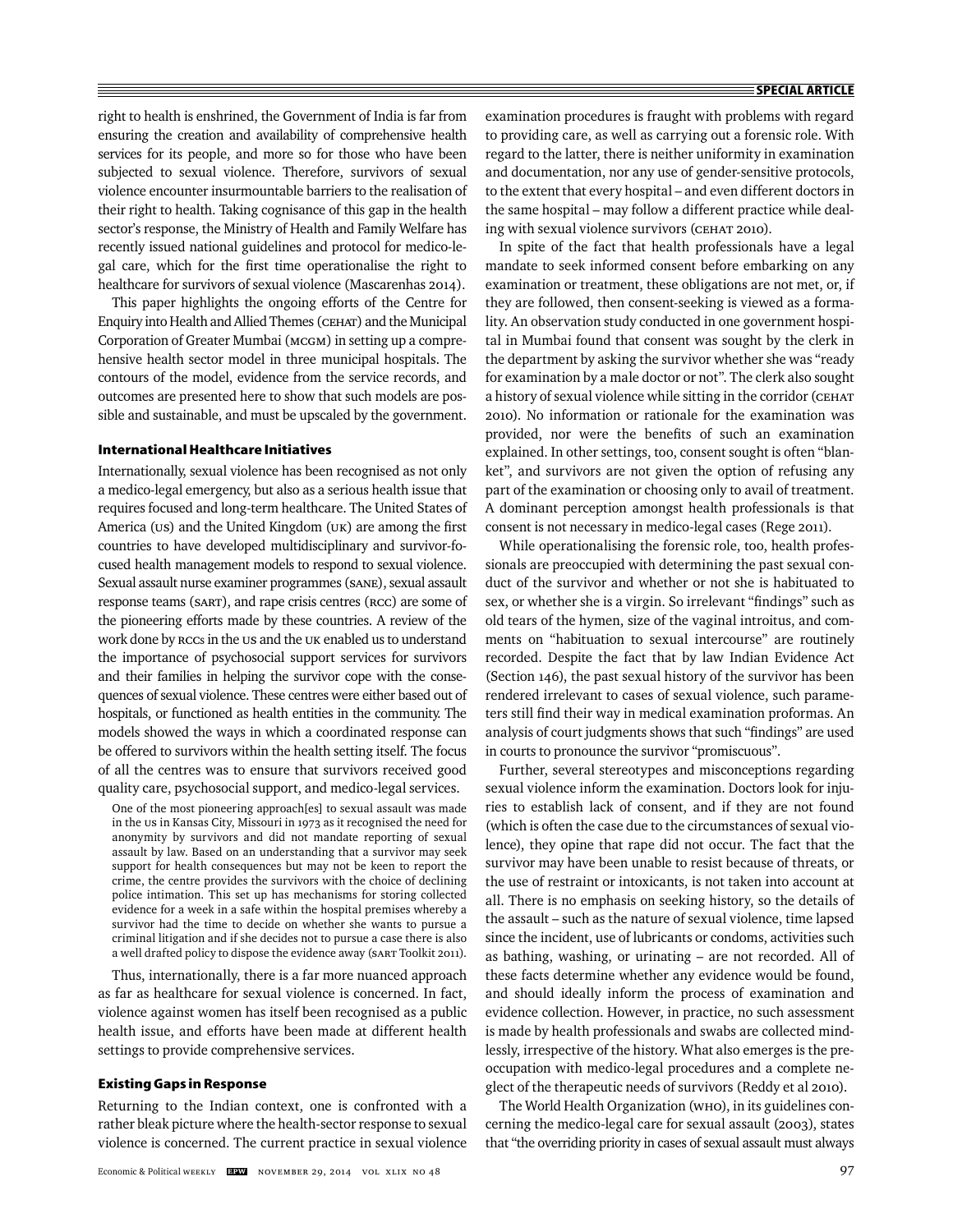# **SPECIAL ARTICLE**

be the health and welfare of the patient". This, however, is far from true in the Indian context. Psychosocial support, an important part of the health system's role, is absent in health facilities across the country. There are no standard guidelines for the treatment of sexual violence, and health professionals are given no training on identifying the health consequences of sexual violence. The medico-legal forms have no space for recording "treatment provided", which often results in neglecting those needs if the survivor does not have serious physical injuries.

Even in tertiary care hospitals, despite their state-of-the-art medical facilities, there is no standard treatment protocol for sexual violence survivors. More so, referral and follow-up services are entirely at the police's discretion; even advice of treatment to be taken, further tests to be conducted, and follow-up services were provided to the police and not the survivor herself. If the police thought it important, they would take the survivor for all the treatment and tests. But if they did not, this would be neglected (Contractor et al 2011).

It was within this context that CEHAT, along with the MCGM hospitals, set out to operationalise a comprehensive healthcare

model for ensuring the right to healthcare for survivors of sexual violence.

## **Setting Up the Comprehensive Healthcare Model**

The model was established in three municipal hospitals of Mumbai under the leadership of the chief medical superintendent of peripheral hospitals, Bombay Municipal Corporation in 2008. The initiative was built on the experience of running two crisis centres for survivors of domestic violence for more than a decade. The most critical element of the model was formulating gender-sensitive and uniform proformas, a manual that provided step-by-step instructions on how to conduct an examination and established standard operating procedures for comprehensive care. Senior officials of the Forensic Science Laboratory reviewed the protocol and offered their suggestions.

## **Evolving Components**

A comprehensive healthcare response to sexual violence was evolved, which was informed by Indian law.

| Components                                                                            | rawre in components or the meantmeate nesponse<br>Why Is It Important?                                                                                                                                                                                                                                                                                                                                                                                                                                                                                                                                                                                                                                                                                                            | Legal Provision                                                                                                                                                                                                                                                                                                                                                                                                                                                       |
|---------------------------------------------------------------------------------------|-----------------------------------------------------------------------------------------------------------------------------------------------------------------------------------------------------------------------------------------------------------------------------------------------------------------------------------------------------------------------------------------------------------------------------------------------------------------------------------------------------------------------------------------------------------------------------------------------------------------------------------------------------------------------------------------------------------------------------------------------------------------------------------|-----------------------------------------------------------------------------------------------------------------------------------------------------------------------------------------------------------------------------------------------------------------------------------------------------------------------------------------------------------------------------------------------------------------------------------------------------------------------|
| Informed consent                                                                      | Enables survivors to exercise autonomy before embarking on medico-legal<br>examination.<br>Gives survivors the opportunity to understand the procedures and steps<br>pertaining to medico-legal examination.<br>Enables them to voice apprehensions and receive complete information about<br>the examination and evidence collection procedures.<br>A survivor aged 12 years and above can consent to examination and treatment<br>independently. The age of 12 as the consenting age is crucial, especially<br>in the context of incest.                                                                                                                                                                                                                                        | Section 164(A) of the CrPC mandates the need for informed<br>consent for sexual violence examination.<br>It directs the physicians to seek specific consent<br>for each component of the examination and evidence<br>collection, as against a blanket consent. Section 89 of the<br>IPC states that a person aged 12 years and above is<br>empowered to provide consent for examination<br>and treatment.                                                             |
| Medico-legal<br>history and<br>documentation<br>related to sexual<br>violence episode | No information should be sought on past sexual history, as it has no relevance<br>to the currently reported sexual violence.<br>History documented in the words of the survivor as against the old format of<br>documentation, such as "alleged history of rape".<br>Enabling the survivor to narrate all forms of sexual violence, such as licking,<br>sucking, forced masturbation, and not restricting history seeking to mere<br>"peno-vaginal acts", as sexual violence is known to occur in various forms - anal,<br>oral, non-penetrative, use of objects, fingering, and so on.                                                                                                                                                                                           | Section 146 (Indian Evidence Act) states that the past<br>sexual conduct of the victim and comments about<br>"habituation to sexual intercourse" are irrelevant.<br>Therefore, such history should neither be sought nor<br>recorded for medico-legal purposes.                                                                                                                                                                                                       |
| Medico-legal<br>examination and<br>evidence<br>collection                             | Medico-legal examination is guided by the history sought from the survivor and the<br>time lapsed after the assault, as against mechanical evidence collection, which<br>is a routine practice amongst health professionals in India.<br>Genital and physical evidence collected only if the survivor reported to the<br>hospital within four days of the assault. This is based on scientific evidence<br>from WHO, which states that bodily evidence erodes rapidly with time,<br>and so chances of finding evidence reduce drastically.<br>Examination focuses on body and genital examination for evidence of injuries,<br>seminal stains, etc.<br>Genital examination notes only injuries related to assault and not<br>old tears to the hymen or size of vaginal introitus. | Section 146 of the Indian Evidence Act makes<br>the two-finger test to determine the size of vaginal<br>introitus in cases of sexual violence completely irrelevant.<br>Several court judgments have repeatedly stated<br>that this test is violative and must not be used.<br>Courts have said that the presence of injury is not<br>necessary to prove rape.                                                                                                        |
| Provision of<br>medical opinion                                                       | Medical opinion focuses on whether the assailants can be identified by any means.<br>Evidence of assault by determining the use of force, time lapsed between the<br>assault to reaching a medical facility.<br>Actual age of the survivor in the case of minor survivors below the age of 12.<br>Reasons provided for the absence of injuries and negative forensic science reports.                                                                                                                                                                                                                                                                                                                                                                                             | Section 164 (A) of the CrPC states that the medical<br>examination report must state reasons for each<br>conclusion in the medico-legal report.                                                                                                                                                                                                                                                                                                                       |
| Medical treatment<br>and psychosocial<br>support                                      | The protocol for treatment for all survivors included treatment and prophylaxis<br>for sexually transmitted infections, including HIV.<br>Pregnancy prophylaxis and management (including emergency contraception,<br>pregnancy testing, and abortion, if required).<br>Surgical management, analgesics and tetanus toxoid for injuries.<br>Psychosocial support focuses on demystifying medical procedures, and addressing<br>fears and concerns that survivors may have about their lives post the assault.<br>Involving families and friends to deal with the aftermath of the assault, and<br>creating an enabling environment for healing from the effects of assault.                                                                                                       | The right to health is recognised as a fundamental right<br>under the Constitution of India, judicially recognised as<br>emanating from the right to life, Article 21. Thus, the primary<br>responsibility of a physician is to provide treatment to<br>his/her patients. The Code of Ethics Regulations,<br>2002, also states that doctors must ensure that<br>patients receive appropriate healthcare, and should not be<br>negligent towards their primary duties. |
| Chain of custody                                                                      | Designated the role and responsibility of each employee in the<br>hospital for the management of the evidence collected.                                                                                                                                                                                                                                                                                                                                                                                                                                                                                                                                                                                                                                                          |                                                                                                                                                                                                                                                                                                                                                                                                                                                                       |

## **Table 1: Components of the Healthcare Response**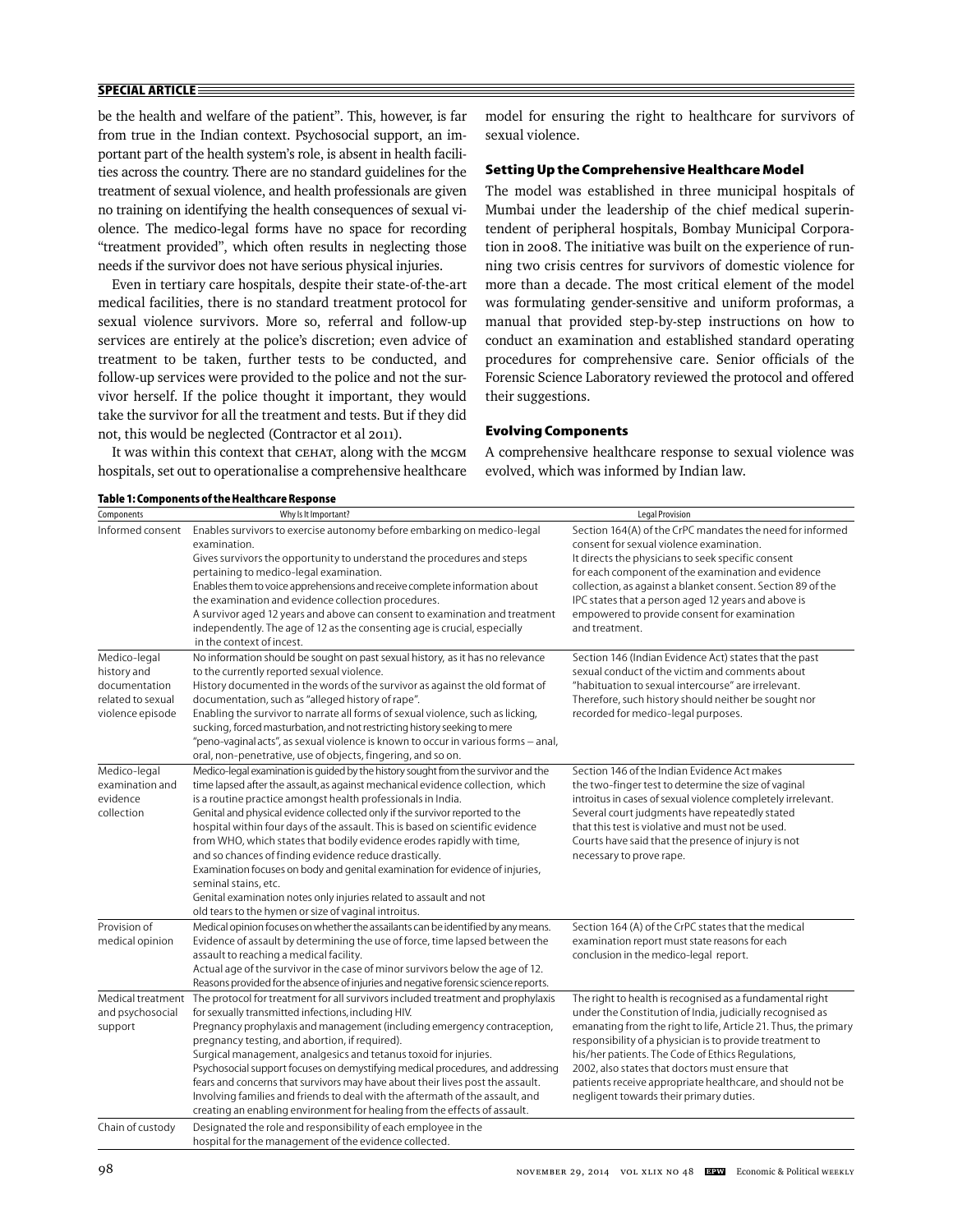The focus was on informed consent, detailed documentation of the assault, formulation of medical opinion based on clinical findings, factors leading to the possible loss of evidence - such as delay in reporting, bathing/douching/menstruating/urinating – circumstances of abuse such as verbal threats, numbing due to fear, and so on. An important component of this model was building the capacity of healthcare providers to carry out medico-legal examinations, understand the impact and health consequences of assault, and the provision of care. The training also included a perspective on the dynamics of sexual violence, and the myths related to it to enable them to overcome biases. A crisis interventionist was available at all times, responding to any query of the examining physicians, dealing with the police and the CWC, and providing crisis intervention services to the survivor and her family.

## **Learnings from the Interventions**

The learnings are based on the experience of implementing a comprehensive healthcare response to sexual violence survivors in three municipal hospitals of Mumbai (2008-12), and an analysis of the case records of 94 survivors. Fifty-one of these 94 survivors were children.

## **Recognising Voluntary Reporting**

A whopping 41 out of 94 survivors reported to the hospital voluntarily for healthcare and treatment, which is a very unique situation in all three hospitals. This is because hospitals across the country demand a police requisition for a sexual violence examination and also deny treatment. Although the provision of seeking treatment and accessing a hospital voluntarily was brought in with a landmark judgment in *Manjanna v/s state of Karnataka* in 2000, the information has not percolated down to the level of health systems across the country. Thus, even 13 years after this judgment, survivors reaching hospitals on their own are routinely denied treatment. In fact, seven of the 41 who voluntarily reached these three hospitals revealed that they were refused treatment in other hospitals because they did not come with the police.

Voluntarily reporting survivors expressed fears for their health, which ranged from stis and HIV, to unwanted pregnancies. When it came to child survivors, caretakers, including parents, expressed apprehensions about whether their child would be able to lead a "normal life" after such an assault. Trained health professionals were able to recognise the importance of voluntary reporting, and also responded to the queries of parents and survivors, and reassured them that they would receive complete healthcare.

## **Operationalising Informed Consent**

As per Section 164(A) of the CrPC (Code of Criminal Procedure), no examination or evidence collection can be carried out – even if it is court directed – in the absence of consent from survivors. In order to carry out informed consent in its true spirit and empower survivors about the process, health professionals in the three hospitals were equipped via training to break down consent into specific sections, such as consent for examination and evidence collection, consent for treatment, and consent for information to the police. This meant that survivors had a right to decline any component of the consent. It was observed that survivors' participation

in informed consent enabled them to ask questions, discuss apprehensions, and even express fear about procedures to health professionals, which is a rare phenomenon, given the power differentials between the patients and health professionals.

Operationalising informed consent also gave rise to a complex issue – the request by survivors/families not to inform the police about the crime. Such survivors had reached the hospital only for treatment.

Health professionals in such situations prioritised the health needs of survivors, as that was their immediate concern. Once this was taken care of, efforts were made to explain the benefits of registering the crime. When health professionals probed the reasons for such refusal, survivors revealed a fear of social stigma, shame, and its effect on their future. These fears were dealt with by explaining how the information would be kept confidential, and what the steps in the justice delivery process are. Survivors were also told that it is not they who should be ashamed, as they had done no wrong. Such a dialogue enabled survivors to gain in confidence and also register police complaints. Offering treatment immediately and having a dialogue with survivors and their families gave them the confidence to register a police complaint.

However, it was also seen that the process of dialogue revealed that some survivors (five out of the 94 survivors) did not want to file a police complaint at all. As per the law, the consent of a survivor has to be respected; a health professional cannot override her consent and intimate the police about a crime against her wishes. Doing so would jeopardise her health, as, fearing police intimation, she might leave the hospital. The situation at hand in these hospitals was about respecting the survivor's consent, while at the same time ensuring that health professionals do not come in for criticism for not informing the police. In order to achieve this, a system of "informed refusal" was developed. This means that the benefits and consequences of informing the police are explained to the survivor, but if she decides not to inform the police, the process of explanation and her subsequent refusal is documented, and the document signed by the survivor and the examining doctor.

Such an approach is legal and ethical because it does not compromise on the survivor's rights. However, this is still a radical approach, given that hospitals across the country do not even recognise such an aspect of non-reporting to the police as the right of the survivor.

#### **Understanding the Circumstances of Sexual Violence**

Recording the details of the sexual violence and the circumstances in which it occurred is a critical aspect of the medico-legal role of health professionals. Health professionals were trained to seek a detailed history, such as whether survivors were assaulted orally, anally, or vaginally; the nature of the threats received; if they were offered a drink; if they felt giddy or fell unconscious; and the nature of the activities undertaken by them post the assault. Detailed history seeking was found to be extremely helpful by health professionals, not only in assisting survivors to articulate abuse, but also in deciding upon the nature of examination and evidence collection. In the case of children, the use of body charts, dolls, and paper-pencil helped health professionals to seek information about the nature of the assault faced by them.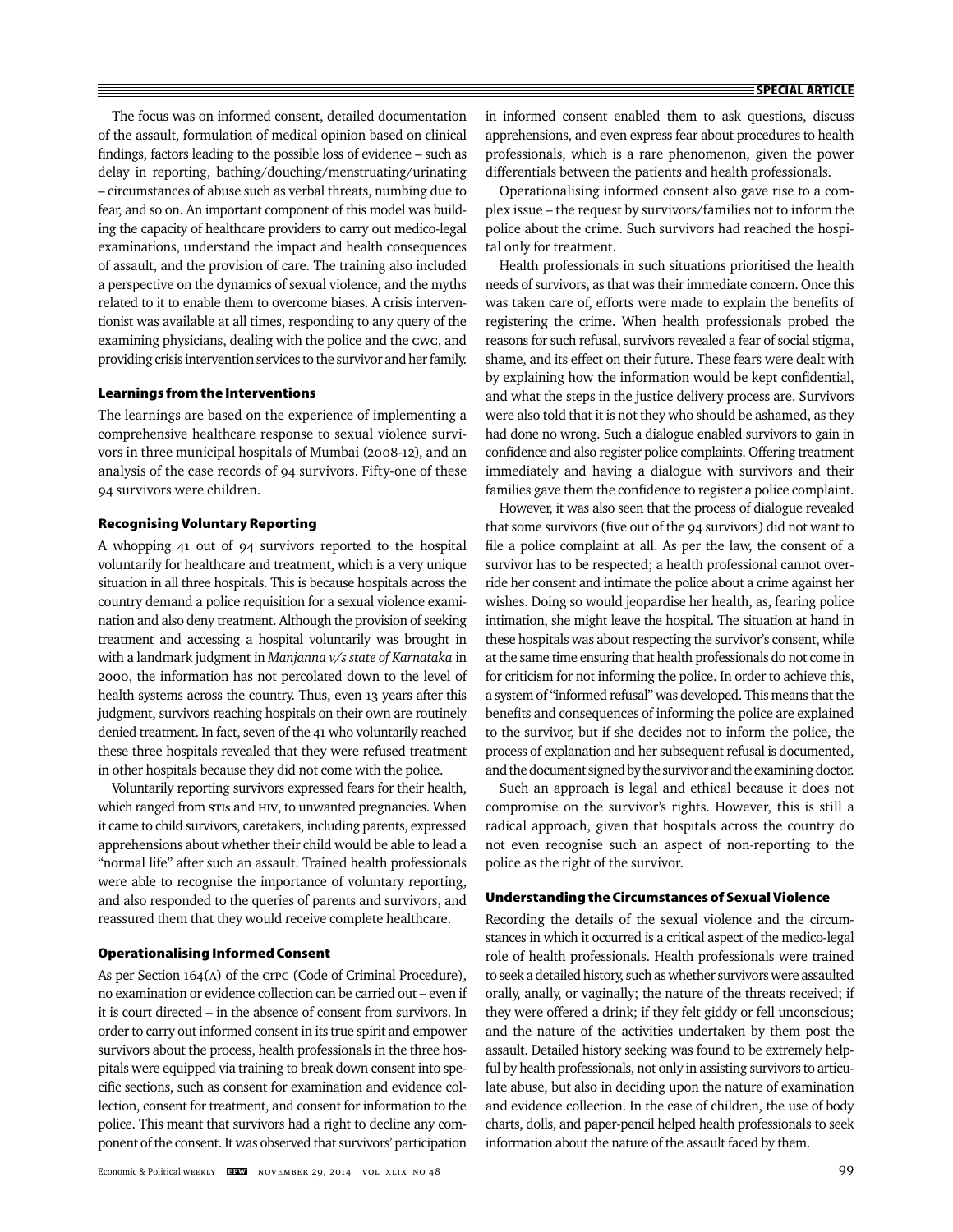# **SPECIAL ARTICLE**

Thirty of the 94 survivors reported non-penetrative sexual violence, such as forced masturbation of the survivor and touching and fondling, whereas 21 reported non-penile penetrative forms, such as the use of fingers and objects. The rest reported a combination of peno-anal, peno-oral and peno- vaginal assault. This evidence could only be brought to light because of the skills acquired by health professionals to seek an in-depth history of assault. This also challenges the dominant perception that all sexual violence is peno-vaginal in nature. Besides the history of the assault, it also brought to light the fact that 26 out of the 51 child survivors had been lured with toys, chocolates and money. Such information is critical to understanding the tactics that perpetrators use to sexually violate children.

# **Gender Sensitivity in Examination and Evidence Collection**

Based on the details of the sexual violence provided by survivors, health professionals are expected to carry out a general and genital examination, collect relevant evidence, and document findings related to the assault. In this regard, health professionals in the three hospitals were trained to not restrict themselves to identifying injuries per se, but to also record the health consequences possibly resulting from the assault, which could be in the form of pain, discharge oedema and tenderness. Such an engagement enabled health professionals to take one step further and record the reasons for the lack of injuries. Health professionals were able to record that survivors reported being unable to resist because of threats of being killed or harmed, or because they were rendered unconscious or were too scared to resist. Sometimes, the very act of sexual violence may not be penetrative and so may not leave any injuries. Such evidence is crucial, and needs to be disseminated to the health fraternity at large in order to move away from an overemphasis on injuries.

Evidence collection and the examination of a survivor go hand in hand, because the process of evidence collection cannot be a mechanical one. Body evidence can only be collected within a period of 72 hours from the time of assault. At the same time, it has to be recognised that bodily evidence erodes rapidly with time, and also through certain activities such as gargling, urinating, bathing, defecating, and menstruating. Therefore, seeking such information is critical before embarking on evidence collection.

The testimonies of survivors at these three hospitals brought to light the fact that an immediate step after assault was to wash and clean themselves, which was understood by health professionals as a natural, reflexive response. Any mention of such activities was documented by health professionals in the proforma in order to explain why evidence was not collected after 72 hours, or why the swabs did not test positive when they were sent to the forensic science lab. Such documentation provides a reasoned explanation when the forensic evidence reports have negative results.

#### **Gender-Sensitive Documentation Protocol**

In all three hospitals, a uniform and gender-sensitive proforma was used for treatment, examination and evidence collection. In order to make it gender-sensitive, the categories below were omitted. • Size of the vaginal introitus/hymenal opening/number of fingers admitted by the opening.

- Comments on old tears to the hymen.
- Comment on habituation to sexual intercourse.
- Irrelevant obstetric history (such as a history of past abortions).

The use of a gender-sensitive proforma brought to light that as many as 74 of the 94 survivors did not have any physical injuries, and 57 of the 94 did not have any genital injuries, despite reporting within 48 hours of assault to these hospitals. This is an important finding, especially to break the myth that sexual violence must leave injuries, either physical or genital. Trained health professionals also recorded the reasons for the lack of such injuries, and documented the circumstances of the assault. Such documentation brought to light the several tactics used by perpetrators to intimidate survivors. Survivors reported being too scared and shocked by the attack, whereas children reported tactics such as being offered a candy, space to play, permission to watch television, and the like.

## **Increased Ability to Provide a Reasoned Medical Opinion**

Under Section 164A of the crpc, health professionals are expected to interpret the medical findings and provide a medical opinion. However, most health professionals provide neither a provisional nor a final medical opinion. They often see the FSL reports in court, and rarely correlate the clinical findings, evidence and history. This model enabled health professionals to understand that the purpose of the opinion was to determine whether there is any evidence pertaining to either penetrative or non-penetrative sexual violence, or whether the survivor was incapable of consenting (as she could have been drugged, been suffering mental incapacitation, mental retardation, or any other illness).

One of the issues related to medical evidence in rape cases is that medical evidence is rarely found. This model intervention helps doctors to present the circumstances of the incidents of sexual violence, factors that are likely to lead to a loss of evidence, as well as time lapse and activities undertaken by the survivor post assault, and present a report that correlates the history, clinical findings and forensic reports. This ensures that the reasons behind a lack of medical evidence are explained by the doctor, and so the courts then rely on the survivor's testimony alone and do not interpret the medical evidence as not supporting or contradicting her testimony. Because of this intervention, in some cases the courts ruled in favour of the survivor in spite of classic negative medical evidence such as "no injuries and no semen", as the doctor was able to explain their absence as being due to a time lapse, or menstruation or bathing, and so on.

In one situation, a 15-year-old girl reported one day after being sexually assaulted. However, she was menstruating, and therefore the collected evidence tested negative after the FSL analysis. In the court, when the doctor was asked why the evidence turned out negative in spite of the girl having come to the hospital in a matter of 24 hours, the doctor was able to provide a sound analysis, stating that evidence, if any, is washed away with menstrual blood, and therefore the chances of getting any positive evidence is reduced significantly. Thus, a conviction was secured on the basis of the survivor's testimony alone.